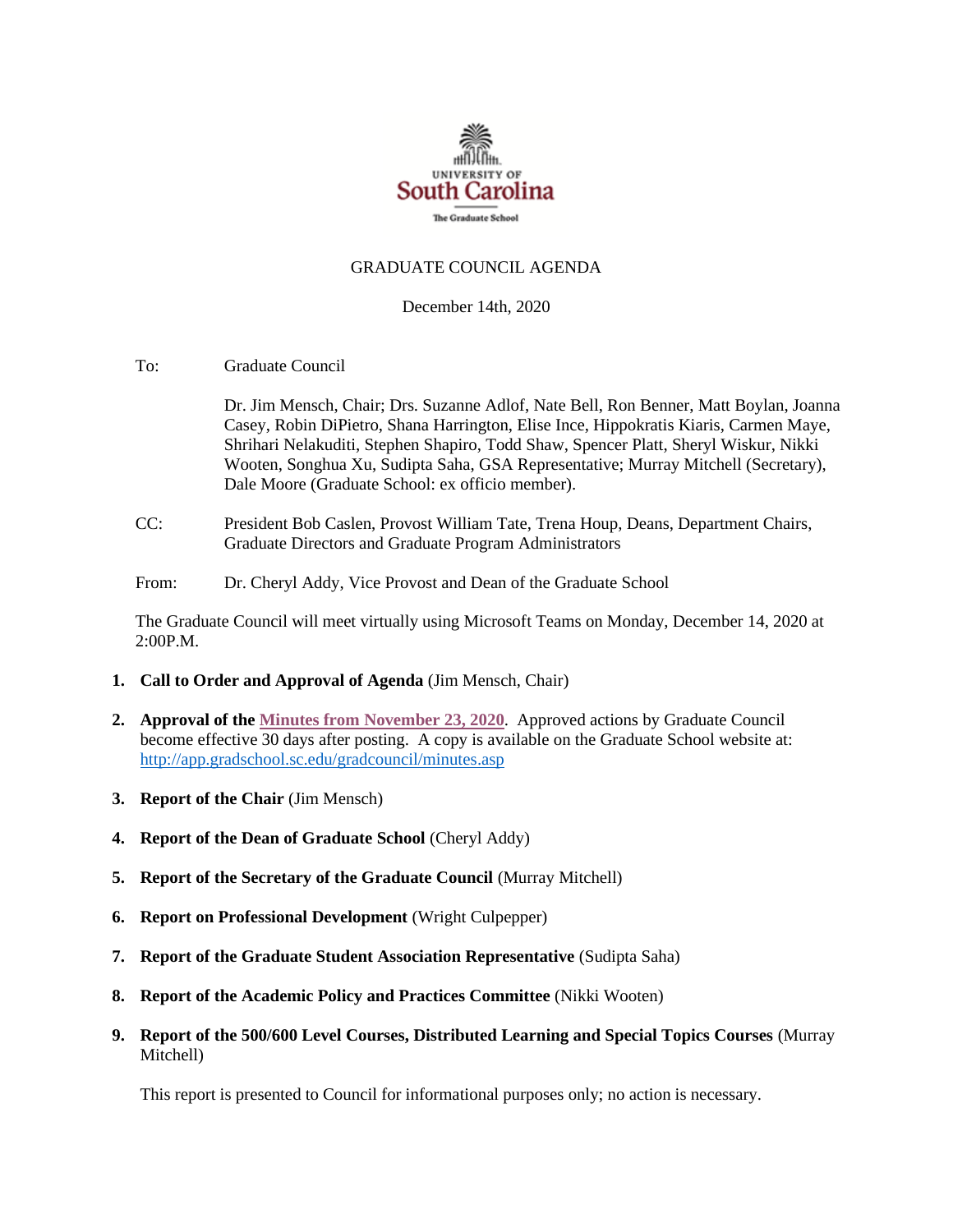# **500/600 Courses for December 2020 Grad Council**

(CCP = Course Change Proposal; NCP=New Course Proposal)

**None at this time.**

# **Distributed Learning Proposals**

**None at this time.**

# **Special Topics Course Proposals**

These proposals will now go directly to the Registrar for scheduling.

#### **10. Associate Graduate Faculty Nominations** (Murray Mitchell)

| Name:    | <b>Dwayne Alleyne (DNP)</b>   |
|----------|-------------------------------|
| Program: | College of Nursing            |
| Term:    | Fall 2020 - Fall 2026         |
|          |                               |
| Name:    | Sabra Custer (DNP)            |
| Program: | College of Nursing            |
| Term:    | Fall 2020 - Fall 2026         |
| Name:    | <b>Joy Deupree</b> (PhD)      |
| Program: | College of Nursing            |
| Term:    | Fall 2020 - Fall 2026         |
| Name:    | Jacqueline Haverkamp (DNP)    |
| Program: | College of Nursing            |
| Term:    | Fall 2020 - Fall 2026         |
| Name:    | Dianna Inman (DNP)            |
| Program: | <b>College of Nursing</b>     |
| Term:    | Fall 2020 - Fall 2026         |
| Name:    | <b>Christy Jeffcoat (DNP)</b> |
| Program: | College of Nursing            |
| Term:    | Fall 2020 - Fall 2026         |
| Name:    | <b>Kathleen LaSala (PhD)</b>  |
| Program: | <b>College of Nursing</b>     |
| Term:    | Fall 2020 - Fall 2026         |
|          |                               |
| Name:    | <b>Margaret Selph (DNP)</b>   |
| Program: | College of Nursing            |
| Term:    | Fall 2020 - Fall 2026         |
| Name:    | <b>Kimberly Taylor (DNP)</b>  |
| Program: | College of Nursing            |
| Term:    | Fall 2020 - Fall 2026         |
|          |                               |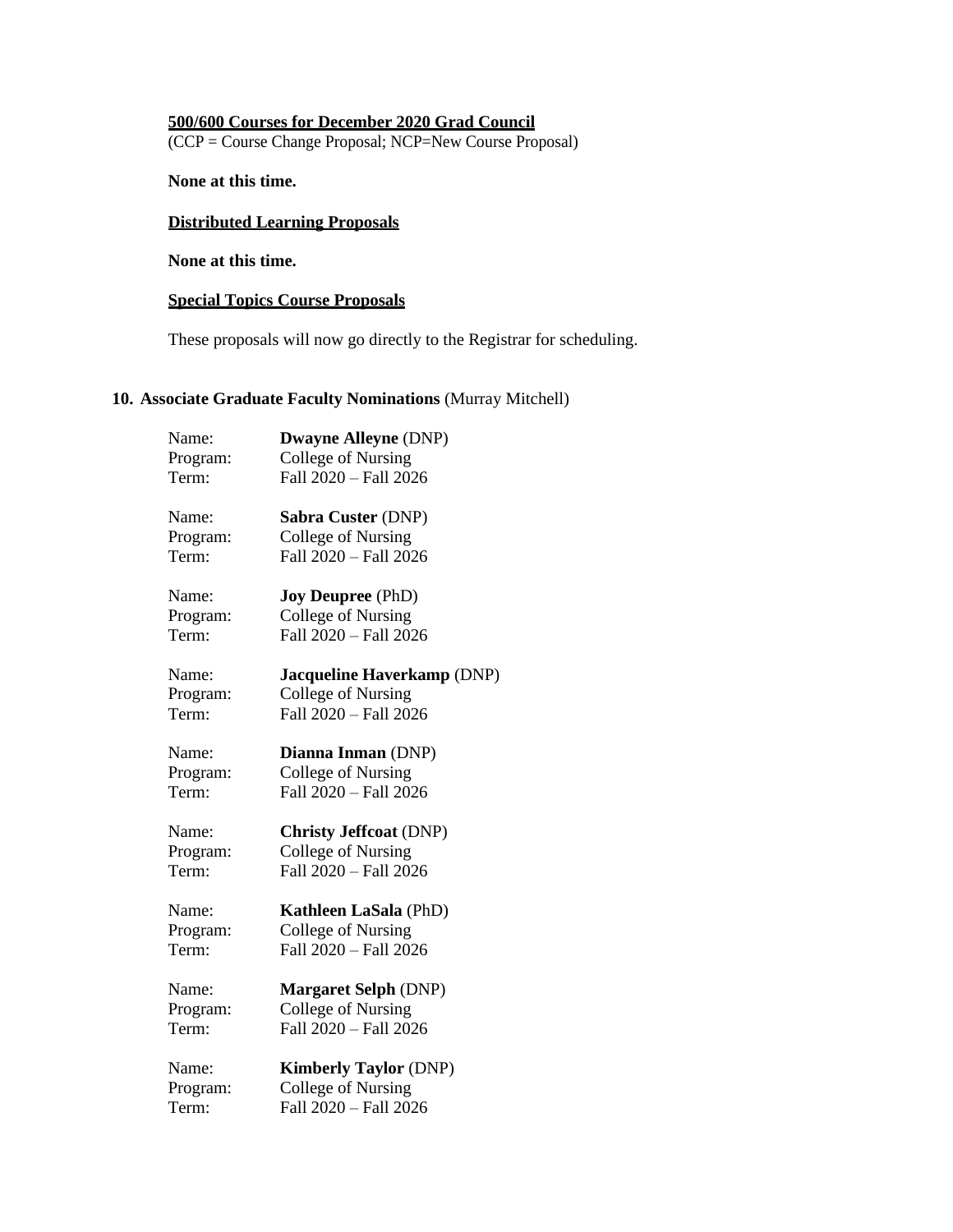# **11. Fellowships and Scholarships Committee** (Joanna Casey)

#### **12. Report of Science, Math, and Related Professional Programs Committee** (Hippokratis Kiaris)

Below is a list of proposals reviewed by the Committee. Each curricular action can be viewed at this Public Agenda review site:

<https://www.sc.edu/programproposal/agenda/?id=94&code=GCO>

At this Public Agenda link, the individual proposals are not live-linked, but agenda items are listed in alphabetical order. To view the full proposals, GC members and Committee Chairs still need to go to the Committee Review site, and filter for "Committees", then for the "Committee" called "Added to Grad Council agenda."

- **CHME Major / Degree Program**, Ph.D. in Chemical Engineering, Engineering and Computing, Change Program: Fall 2021
- **EPBO Academic Certificate**, Maternal and Child Health Certificate Program, Public Health, New Program: Fall 2021
- **EXSC Major / Degree Program**, MS in Exercise Science, Joint Degree with Hamad Bin Khalifa University, Public Health, Change Program: Fall 2021
- **MATH Major / Degree Program**, Ph.D in Mathematics, Arts and Sciences, Change Program: Fall 2021
- **STAT 772**, Binary Dose Response Theory and Methods, Arts and Sciences, Delete an Existing Course: Fall 2022
- **STAT 777**, Statistics Phylogenetics and Molecular Evolution, Arts and Sciences, Delete an Existing Course: Fall 2022

# **13. Report of the Humanities, Social Sciences, Education, and Related Professional Programs Committee** (Robin DiPietro)

Below is a list of proposals reviewed by the Committee. Each curricular action can be viewed at this Public Agenda review site:

<https://www.sc.edu/programproposal/agenda/?id=94&code=GCO>

At this Public Agenda link, the individual proposals are not live-linked, but agenda items are listed in alphabetical order. To view the full proposals, GC members and Committee Chairs still need to go to the Committee Review site, and filter for "Committees", then for the "Committee" called "Added to Grad Council agenda."

- **ART Major / Degree Program**, MA in Media Arts, Arts and Sciences, Change Program: Fall 2021
- **EDLP 737** (3) Anti-racist Leadership, Education, NCP: Spring 2021
- **MUED 752** (3) Psychology of Music, Music, CCP: Spring 2021
- **MUED 753** (3) Instrumental Development and Related Materials, Music, CCP: Spring 2021
- **MUED 785** (3) Measurement and Evaluation of Music Learning, Music, CCP: Spring 2021
- **MUED 793** (1 3) Topics in Music Education, Music, CCP: Spring 2021
- **MUSC 742** (3) Music History for Educators, Music, NCP: Spring 2021